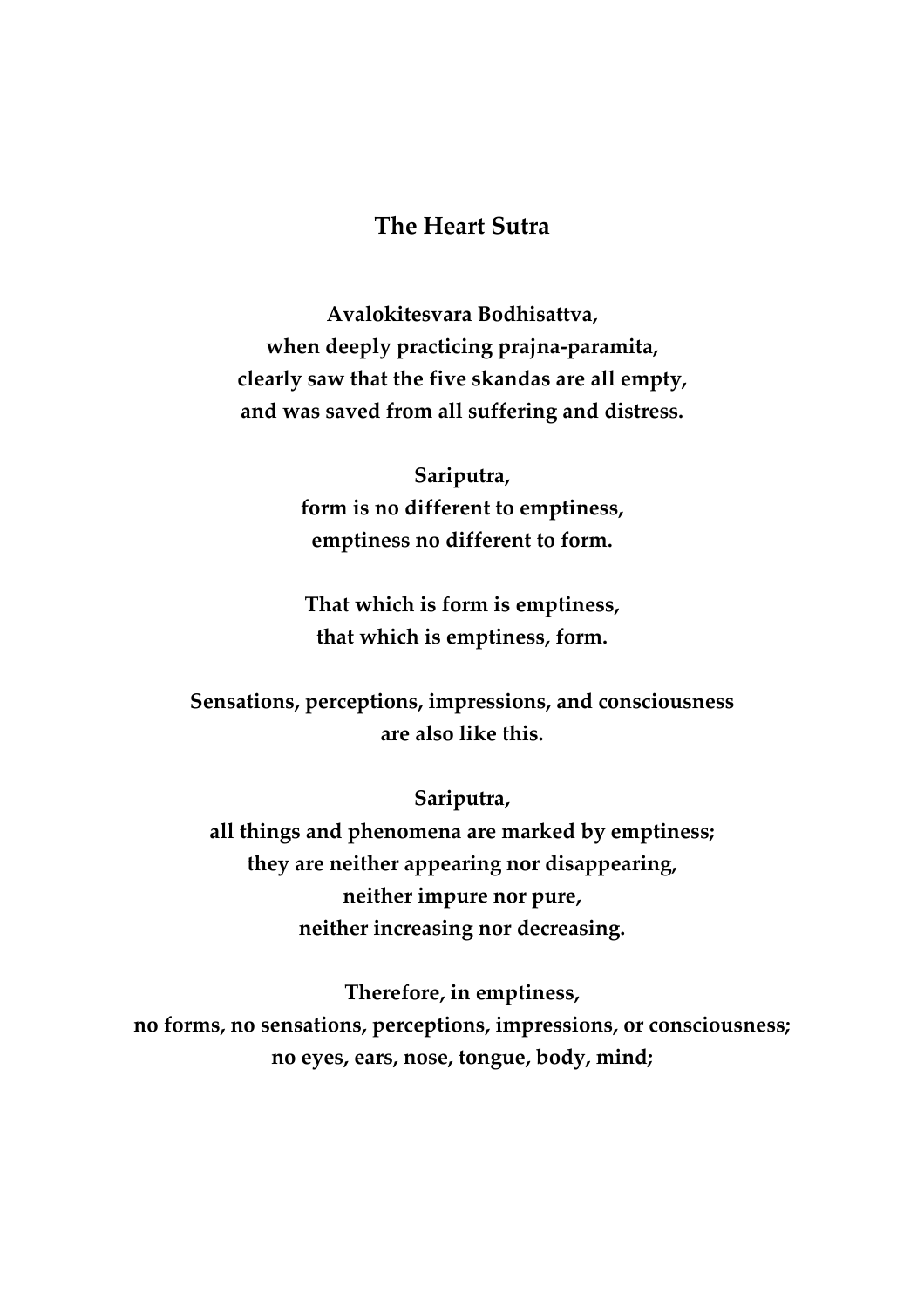**no sights, sounds, odors, tastes, objects of touch, objects of mind; no realm of sight up to no realm of consciousness;**

> **no ignorance and no end of ignorance, up to no aging and death, and no end of aging and death;**

**no suffering, accumulation, cessation, or path; no wisdom and no attainment.**

**With nothing to attain, bodhisattvas rely on prajna-paramita, and their minds are without hindrance.**

> **They are without hindrance, and thus without fear.**

**Far apart from all confused dreams, they dwell in nirvana.**

**All buddhas of the past, present and future rely on prajna-paramita, and attain anuttara-samyak-sambodhi.**

**Therefore, know that prajna-paramita is the great transcendent mantra, the great bright mantra,**